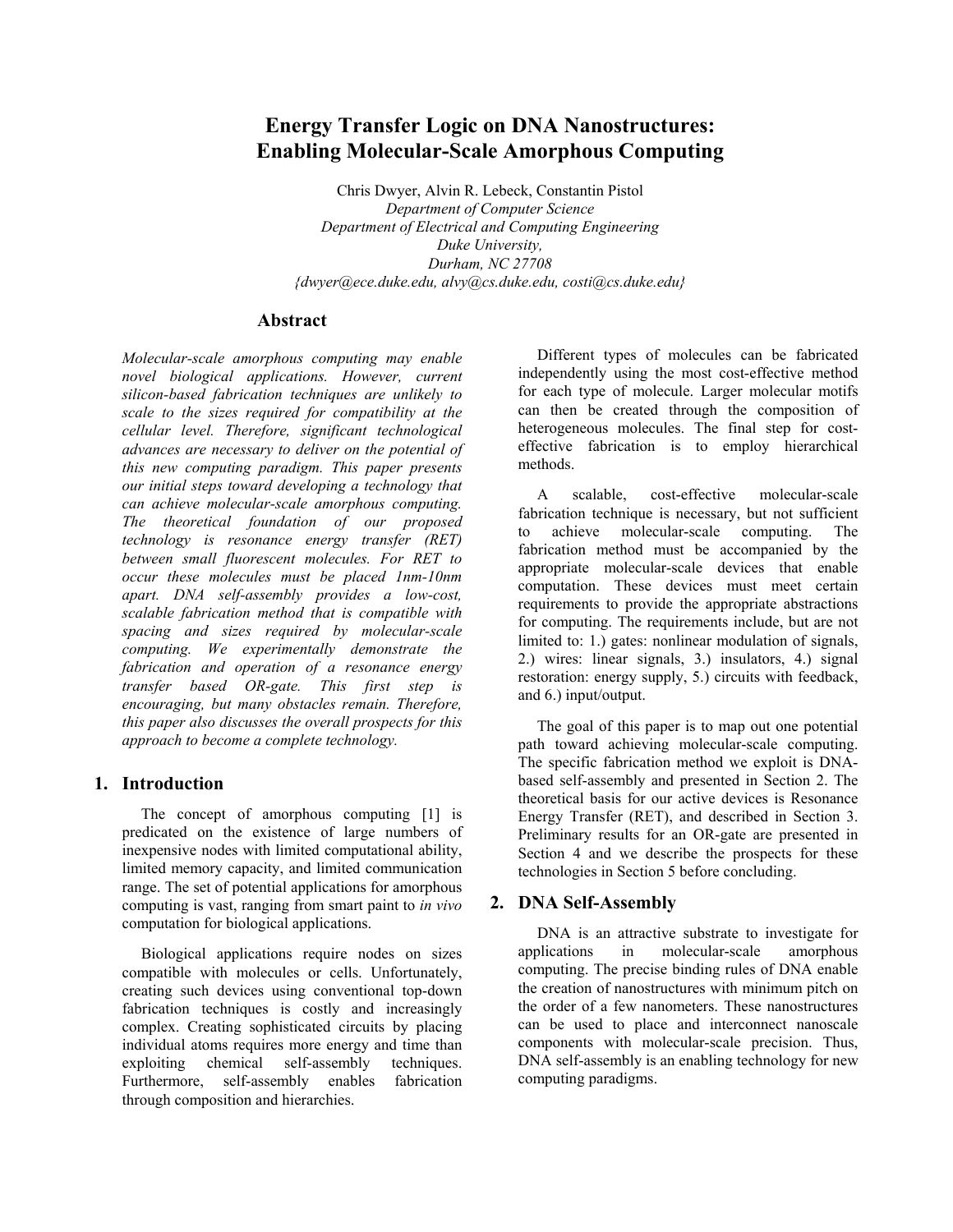The challenge in creating DNA nanostructures is to specify the appropriate DNA sequences such that the desired structure (geometry) forms and is thermodynamically stable. To meet this challenge, DNA self-assembly can exploit the common technique of composing a small set of relatively simple pieces to create more sophisticated structures. The structure is composed through a hierarchical assembly of motifs. Ultimately, the final assembly step combines all motifs to form a grid structure.

### **2.1. Nucleotides, Oligos, and the Helix**

DNA is widely studied in the context of molecular genetics. However, we are concerned primarily with DNA as a substrate for fabricating nanostructures, and thus provide a brief review in this context.

DNA's basic building blocks—called a nucleotide (nt)— contain nucleobases. The common bases are adenine  $(A)$ , guanine  $(G)$ , thymine  $(T)$  and cytosine (C) and are arrayed to create the so-called singlestranded DNA molecule. Single strands can wrap around each other to form double strands in the wellknown helical structure, or double helix.

The double stranded DNA structure is stable when the pairwise nucleobase interactions (or base pairs) are "complementary", i.e., if A pairs with T and G pairs with C. Under these conditions (in the "B-form" helix) each base pair (bp) is approximately 2 nm wide (diameter of the helix) and on average 0.34 nm away from adjacent bases. The helical twist of the two strands is such that a full turn occurs between every 10th and 11th base. Further, the stability of this interaction is only approximately linear per base and depends on neighboring mismatch or complementary interactions [2]. The stability and exact dimensions, orientation, and form of the nucleobase interactions depend on several factors including the pH of the solution and microenvironment of the DNA.

### **Thermodynamics**

The central theme in the use of self-assembly for nanoscale fabrication is the application of external control over an otherwise spontaneous reaction to direct its outcome [3]. This control directs the assembly of materials into structures that are interesting and relevant to a target design problem. In the context of computer system fabrication the selfassembly is used to direct the formation of switching devices (e.g., transistors and wires) to create logic circuitry, memory, and I/O interfaces. The temperature of the reaction volume (i.e., the solution) is a simple control in DNA self-assembly. The melting temperature  $(T_m)$  of a DNA strand is the

temperature at which exactly 50% of the single strands in solution are bound to their complements. The  $T_m$  of two strands is dependent on their sequences and the degree to which they are complementary. This simple picture is complicated by the introduction of multiple sequences in solution. Further, the time evolving dynamics of these interactions are still under study [4].

### **Sequence Design**

A strand of DNA obeys certain thermodynamic behavior, most importantly that double strands form at temperatures below the  $T_m$  of the constituent single strands, and this interaction can be complex if multiple unique (sequences) DNA strands are in solution. Specification of the strand sequences provides external control over the self-assembly process (through temperature control) and determines the formation of structures (through complementarity).

Sequence design is important because it determines many aspects of the target DNA nanostructure (e.g., geometry and stability). Therefore it is critical to have good methods for choosing sequences. One approach is to use abstractions to create increasingly sophisticated structures.

### **2.2. DNA Motifs**

Complex designs are often created using a relatively small set of common building blocks called motifs. DNA self-assembly can exploit this same design principle to hierarchically create more sophisticated aperiodic structures. For DNA there are many possible motifs, however we focus on only a few in the context of our energy transfer logic. Motifs include junctions that enable three or more double stranded helices of DNA to interact and thus form specific structures (e.g., a triangle, a corner, etc.) Another important motif is a single strand of DNA protruding from a double stranded helix—called a sticky-end.

Two motifs with complementary sequences on their sticky-ends will bind to form a composite motif. These composite motifs may also have embedded sticky-end motifs and thus can also bind with other composite motifs to form another, larger, composite motif. This results in a hierarchical structure for motifs.

The cruciform motif is composed from three smaller motifs: a core, four shells, and four arms (each arm contains two 5-nt sticky-ends). Figure 1 shows: (a) a schematic of the cruciform motif, (b) an AFM image of a hierarchical 8x4 grid, and (c) a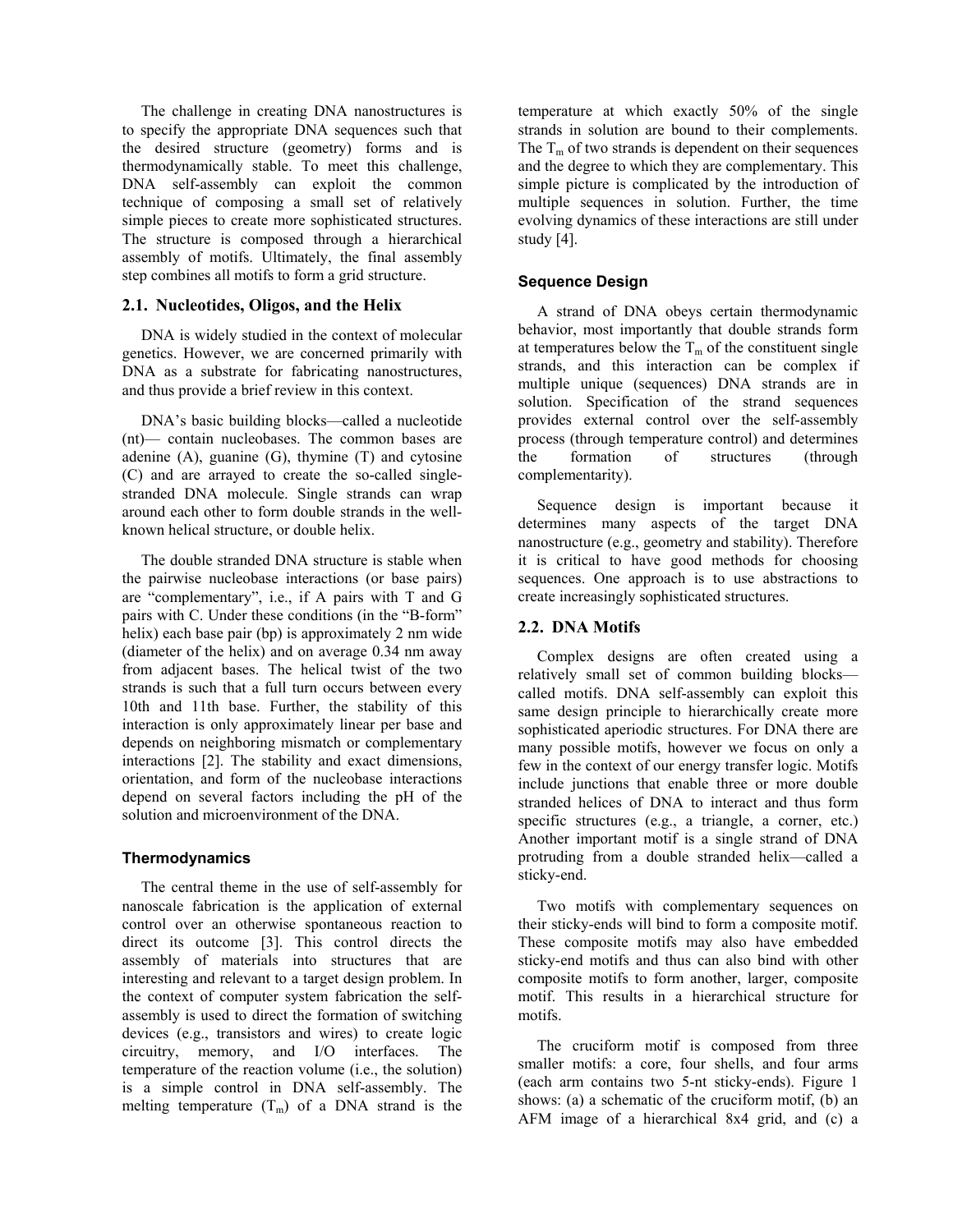protein-patterned nanostructure each developed in our laboratory using methods described elsewhere [5].



**Figure 1 – (a) Schematic of a cruciform motif, (b) an 8x4 grid, and (c) a protein-patterned grid. Each cavity is 20nm on a side.** 

Although motifs provide an easy abstraction for reasoning about DNA nanostructures, there are many potential issues related to sequence dependent physical (and structural) properties. For example, the above cruciform motif has a slight curvature in threespace, thus composite motifs formed with this motif must account for this curvature to ensure the desired final geometry is formed. Furthermore, the structural properties of DNA sequences can create strain in the final structure which can prohibit proper formation.

#### **Related DNA Nanostructures**

DNA and RNA have gained popularity as a material system for creating complex, aperiodic nanostructures due to the ease with which these materials can be synthesized and controlled [5-10]. The pioneering development of the DNA crossover enables the rational design and synthesis of structurally rigid molecular complexes from DNA [11-16]. Such methods rely on the programmability of oligonucleotide interactions and leverage the control that complementary nucleotide sequences exert over the thermodynamics of the assembly process. Recent advances in this field have produced many examples of periodic planar DNA lattice [15, 17-20]. However, to form aperiodic 2D structures these methods require the number of unique DNA sequences (and therefore cost) to scale with the area of the structure or the development of algorithmic self-assembly [21, 22]. To overcome such limitations a low-cost hierarchical method to fabricate large molecular weight, aperiodic structures by DNA self-assembly must be employed [23].

Hierarchical DNA self-assembly provides the fabrication characteristics (low-cost, nm resolution) necessary for molecular-scale computation. However, this fabrication substrate must be complemented by suitable molecular-scale devices. The following section describes the theoretical foundation for one potential set of optical devices.

### **3. Resonance Energy Transfer**

One of the more important challenges for molecular scale devices is interaction with the external macroscale. We propose using photonmolecule interactions to create logic systems. Photons routinely interact with molecules many times smaller than their wavelengths. The chlorophyll in every plant absorbs photons from the sun and transfers that energy into the cell. Beyond the potential for harvesting solar energy, energy transfer can be used to convey information along well defined pathways. Resonance energy transfer (RET) is the underlying mechanism that couples energy from a source (donor) to its destination (acceptor). The donor and acceptor are molecules—*called chromophores*—and, by analogy, resemble the current rectification of a PN diode when undergoing energy transfer since the excited-state energy of the donor transfers to the acceptor but not vice versa. RET is extremely sensitive to the separation between donor and acceptor and requires distances of 1-10nm between chromophores. To understand the sensitivity of RET to distance we begin by defining the process. Fluorescence resonance energy transfer (FRET) which can probe molecular scale phenomena that indirectly change the distance between the donor and acceptor is described by

$$
D+A \xrightarrow{hu_1} D^* + A \xrightarrow{RET} D+A \xrightarrow{+} D+A + h\nu_2
$$

The donor (D) is first excited by the absorption of a photon with energy  $hv_1$  denoted by  $D^*$ . The exitedstate donor energy is transferred to the acceptor (A), which becomes exited  $(A^*)$  through RET and by spontaneous decay of the excited-state A\* to A emits a photon with lower energy  $hv_2$ . The transition energy diagram for this process is shown in Figure 2. Absorbed energy (1) can decay radiatively (2) or nonradiatively (2a) to produce a photon (2b) by FRET.



**Figure 2 – Transition energy diagram for FRET.** 

The rate of energy conversion from  $h\nu_1$  to  $h\nu_2$  is directly proportional to the strength of the RET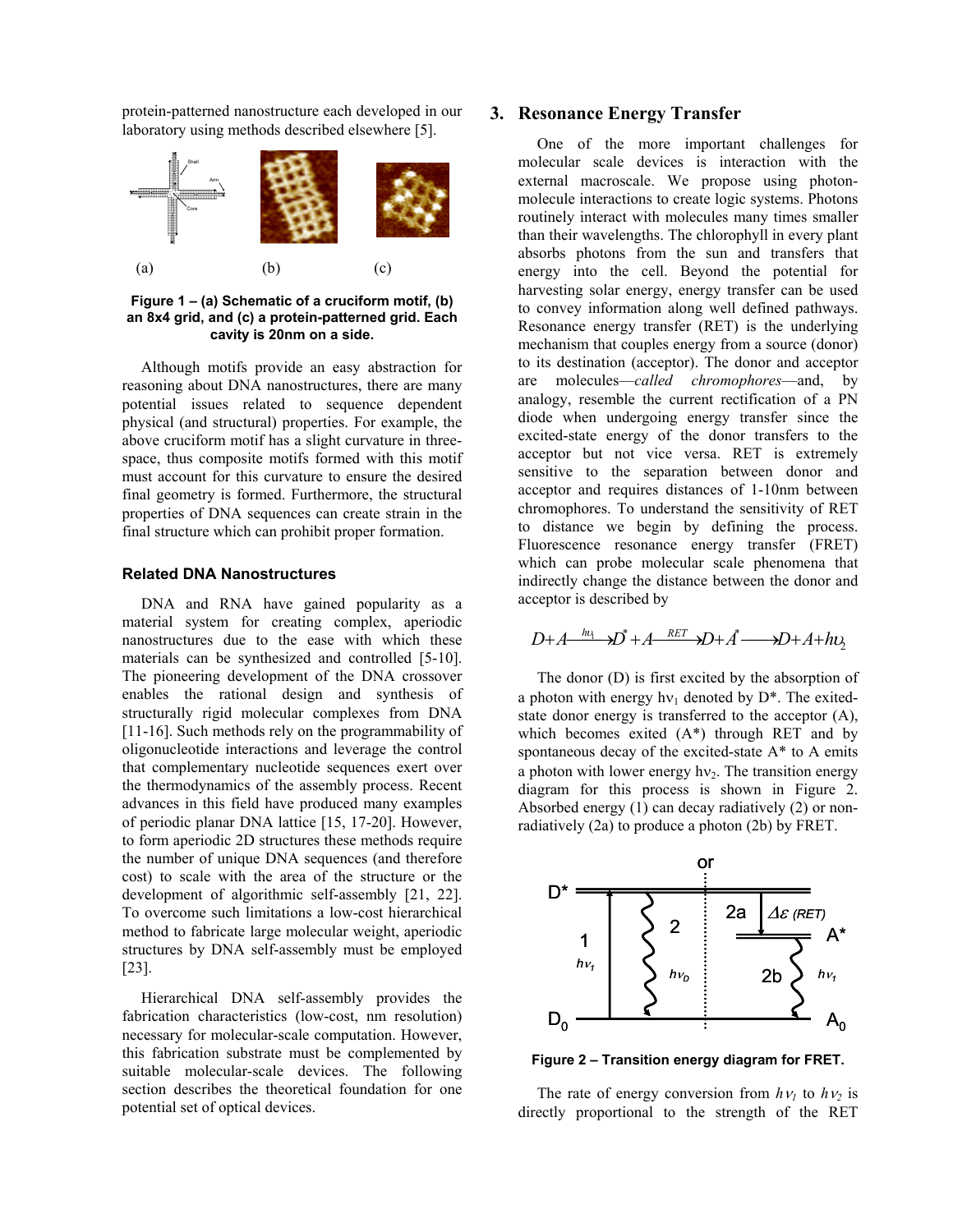coupling between the chromophores. The rate constant for this process was first derived by Förster based on classical charge dipole-dipole coupling and quantum mechanics, shown in equation 1 [24].

$$
k_{\text{RET}} = k_D \left(\frac{R_0}{r}\right)^6 \tag{1}
$$

where  $k_D$  is the emission rate for the donor without RET to the acceptor,  $r$  is the distance between the acceptor and donor, and  $R_0$  is the Förster radius, or distance at which RET occurs with 50% efficiency.

 The Förster radius is a given for a pair of chromophores (due to their molecular structures and orientation) and dependent on the spectral overlap between the emission and absorption bands of the donor and acceptor, respectively. E.g., pairs with little spectral overlap will have small Förster radii. The efficiency of the energy transfer between donor and accepter  $(\Phi_T)$  can be defined and when combined with equation 1 yields

$$
\Phi_{T_{D\to A}} = \frac{k_{RET}}{k_D + k_{RET}} = \frac{R_0^6}{r^6 + R_0^6} \tag{2}
$$

This transfer efficiency is typically <100% because several mechanisms compete for the relaxation of the donor's excited-state energy. Radiative decay, or simple fluorescence, is the re-emission of the absorbed energy, typically at a lower energy. The excited-state energy may undergo inter-system crossing and decay through any number of slower processes that will not couple to the acceptor. Nonradiative thermalization of the excited-state energy will lead to simple local heating with no energy transfer to the acceptor. Despite theses degenerate pathways,  $\Phi_T$  can approach 100% at separations where  $r \ll R_0$  due to the strong  $(r^{-6})$  dependence of  $k_{RET}$ .

To be useful for the transfer of information in circuits, RET must permit energy to transfer between multiple pairs of donors and acceptors across long distances. Since  $\Phi_T$  is the per step transfer efficiency, a cascade of *n* chromophores will have a total efficiency described by equation 3.

$$
\Phi_{T_n} = \prod_{i=1}^n \Phi_{T_{D_{i-1} \to A_i}}
$$
 (3)

Clearly, when each donor-acceptor pair has identical transfer efficiency the total cascade efficiency is simply  $\Phi_T^n$ , which scales poorly in the length of the cascade, *n*.

Fortunately, energy migration (EM) observed between ensembles of donors has no impact on the probability of radiative or non-radiative decay if the donors are sufficiently close. Thus, the excited-state energy of a donor can diffuse within the ensemble with the same probability of de-excitation as an individual donor until it finds an acceptor. The implication is that EM along arrays of identical chromophores can extend the distances over which RET may take place well beyond the limits of the Förster radius. The combination of RET with EM serves as the foundation on which to build molecular devices for computing.

In theory, RET and EM alone are sufficient to implement wires, OR-gates (akin to a wired-OR), or possibly AND-gates. However, they are not sufficient to restore signals from losses, to invert signals, or to generate feedback from the end of a cascade to its beginning. These challenges have been addressed by a number of studies aiming to demonstrate non-linear optical phenomena outside of the context of computer systems.

### **4. Preliminary Results**

This section presents the current status of our ongoing efforts to fabricate molecular-scale amorphous computing nodes. We provide experimental results that demonstrate progress toward scalable manufacturing using DNA self-assembly, energy transfer wires and OR-gates.

### **4.1. Scalable molecular manufacturing: DNA self-assembly.**

We extend our prior work for creating aperiodic DNA self-assembled nanostructures [5, 8]. Since each motif is assembled from five common and four unique oligonucleotides in an individual vessel, each grid can be independently modified and can create arbitrary patterns as shown in Figure 3.



**Figure 3 – AFM images of streptavidin patterned 4x4 DNA grids.**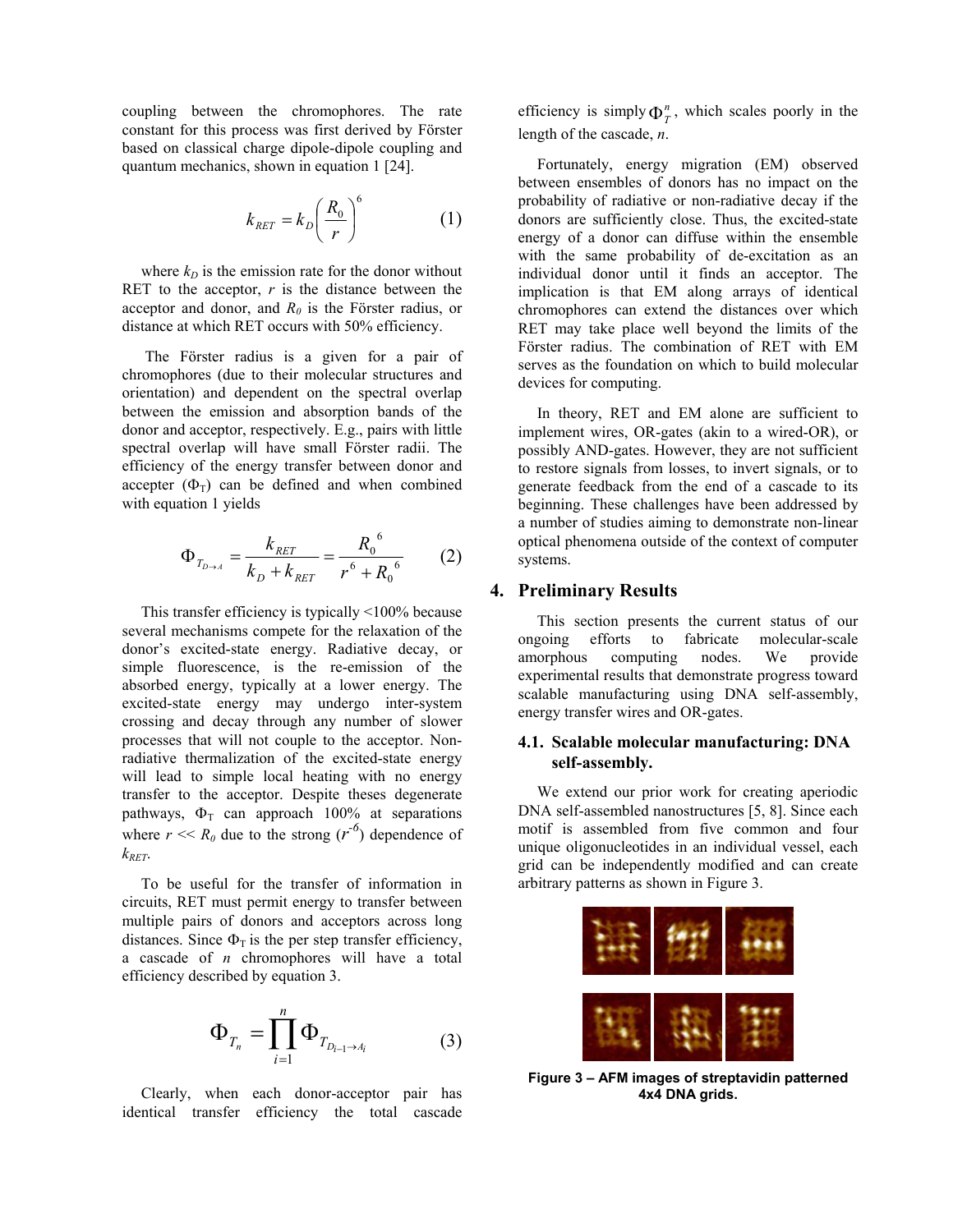The grids are selectively functionalized with streptavidin by using a biotin-functionalized coreoligo during the annealing of the component motifs and introducing free streptavidin afterward.

The cost of our technique scales with the number of unique oligos in the final nanostructure (e.g., 69 oligos in this case). The origami method [10, 25] suffers from this scaling law as well but in principle could use the methods outlined here to reduce the cost of larger multi-shape structures.

Regardless of the method employed to assemble the basic motif we must bypass the requirement of a unique set of sticky-ends required to assemble a structure unambiguously and reuse strands to decouple the cost of a structure from the linear dependence on its area. Thus, such a method is scalable in terms of the size of the nanostructure that can be fabricated from a finite DNA sequence space. In the limit, a single oligonucleotide sequence might be used to form large supramolecular structures [26]. However, to retain maximal programmability we use multi-strand designs with a variable degree of re-use. Strand reuse is exploited to some extent in both methods [5, 10, 25] but had not previously been demonstrated as a viable alternative for assembling large aperiodic structures.





#### **4.2. Energy transfer wires**

One-dimensional multi-chromophore cascades have been demonstrated to carry excited-state energy over distances  $\sim$ 13nm with  $>$ 90% efficiency on linear DNA [27]. DNA nanostructures present the unique opportunity to go beyond 1D structures and organize 2D or 3D wires.

Figure 4 illustrates a possible 2D energy transfer wire. Chromophore W (the donor) can be excited by a photon from the far-field and, through RET, couple

the energy to X, then to Y, then Z, and ultimately lead to an emitted photon with energy  $h v_{\text{out}}$ .

Figure 5 is the transition energy diagram for the four chromophore cascade from Figure 4.



**Figure 5 – Transition energy diagram for a four chromophore cascade. Each chromophore begins in the ground state (0) and is sequentially excited (1-4) until a photon is emitted by Z\* (5).**

The difference in excited-state energies between the chromophores must obey the inequality

$$
\Delta \varepsilon_{X} > \Delta \varepsilon_{Y} > \Delta \varepsilon_{Z} > h \upsilon_{out}
$$

This inequality ensures that the input energy will eventually be transferred to the end of the wire. The same competing mechanisms for RET have influence during each stage in the wire and will result in "leakage" of the energy in the form of prematurely emitted photons and thus a source of signal loss.

While photonic wires are useful in transferring information, they do not provide computation. The next section details our progress in assembling energy transfer logic gates that can perform computation on information delivered by energy transfer wires.

#### **4.3. Energy transfer OR-gate**

We use access points on the DNA scaffold to construct an energy transfer OR-gate. There are three chromophores, two for the input signals (OG and PO) and one for the output signal (RR) attached to the scaffold as shown in Figure 6.

OG's absorbance peak is at 488 nm, which we use as the excitation for the first input. PO's absorbance peak is at 400 nm which we use as the excitation for the second input.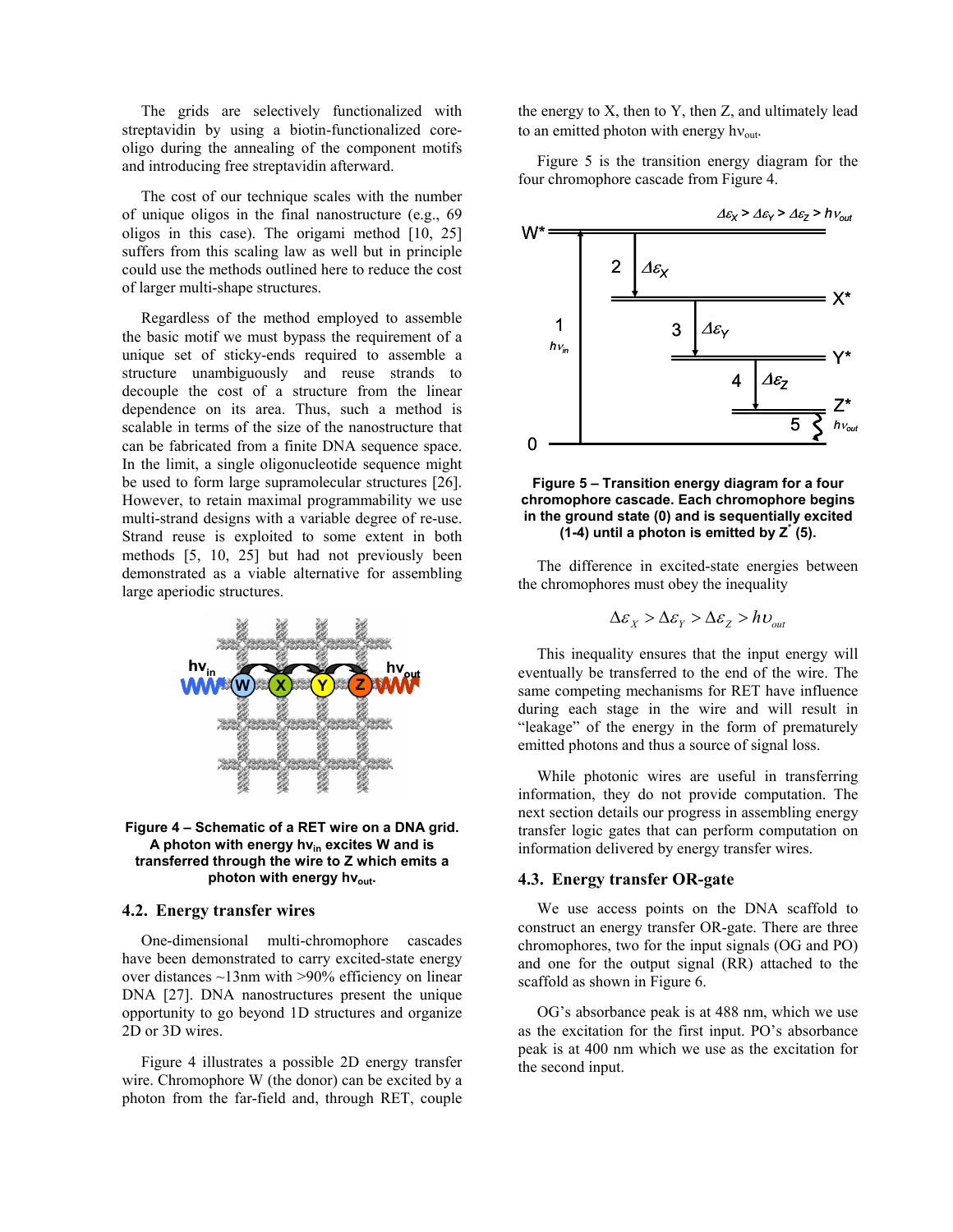

 **Figure 6. Schematic of the energy transfer ORgate.** 



**Figure 7: Observed output from the OR-gate under 488 nm excitation (IN 1). Solid line is uncorrected data, dashed line is corrected.** 



**Figure 8: Observed output from the OR-gate under 400 nm excitation (IN 2). Solid line is uncorrected data, dashed line is corrected.** 

We experimentally assembled scaffolds with the attached OR-gates as described above. A fluorometer measured the output of the assembly in the 300-800 nm range under various input conditions. Input excitation was generated by a custom dual-beam excitation source. We estimate that the sample contained  $\sim 10^{12}$  gates and the raw spectral response

for 488 nm  $(IN 1)$  and 400 nm  $(IN 2)$  excitation is shown in Figure 8 and Figure 7 (continuous line), respectively. We separate the specific contribution of the RR chromophore due to FRET from the excited input dye using the method in [28] (dotted line). This is necessary since our unprocessed spectra also include background fluorescence, mostly from the input chromophores decaying through a degenerate radiative pathway.

These results show the capability of the assembled gate to transfer excited-state energy from either of two distinct inputs to the same output, characteristic of an OR-gate. Future work will investigate the impact of simultaneous input excitation to characterize the linearity of the RET process.

### **5. Prospects for Energy Transfer Logic**

The preliminary work described in the previous section provides encouragement for further investigations. However, to develop a complete energy transfer logic set further research is necessary to optimize the wires and OR-gate, develop an inverter, nonlinear signal modulation, signal restoration, insulators, internal circuit feedback, and input/output.

### **5.1. Optimized wires and OR-gate**

The efficiency of RET on the grid is highly dependent on the distance between neighboring chromophores. Techniques in DNA motif design can be used to decrease the spacing between chromophores and improve transfer efficiencies.

There are also experimental and theoretical data showing that the RET range can be extended by nearby noble metal islands or films. Since DNA grids can be metallized with noble metals [18], we can expect selective grid metallization to improve the efficiency and/or range of grid-bound RET wires.

Unlike insulated metal wires, energy transfer wires may leak, where chromophores internal to the wire fluoresce and emit a photon instead of transferring the energy down the wire. This leakage can be minimized by controlling the distance and dipole orientation of the chromophores so that for each chromophore pair the probability of resonance transfer is much higher than that of fluorescence.

Another potential difficulty with RET is photobleaching of chromophores which can lead to permanent failure. The rate of photo-bleaching can be significantly reduced by controlling the environment (especially by removing oxygen) as well as by selecting chromophores that are more chemically stable.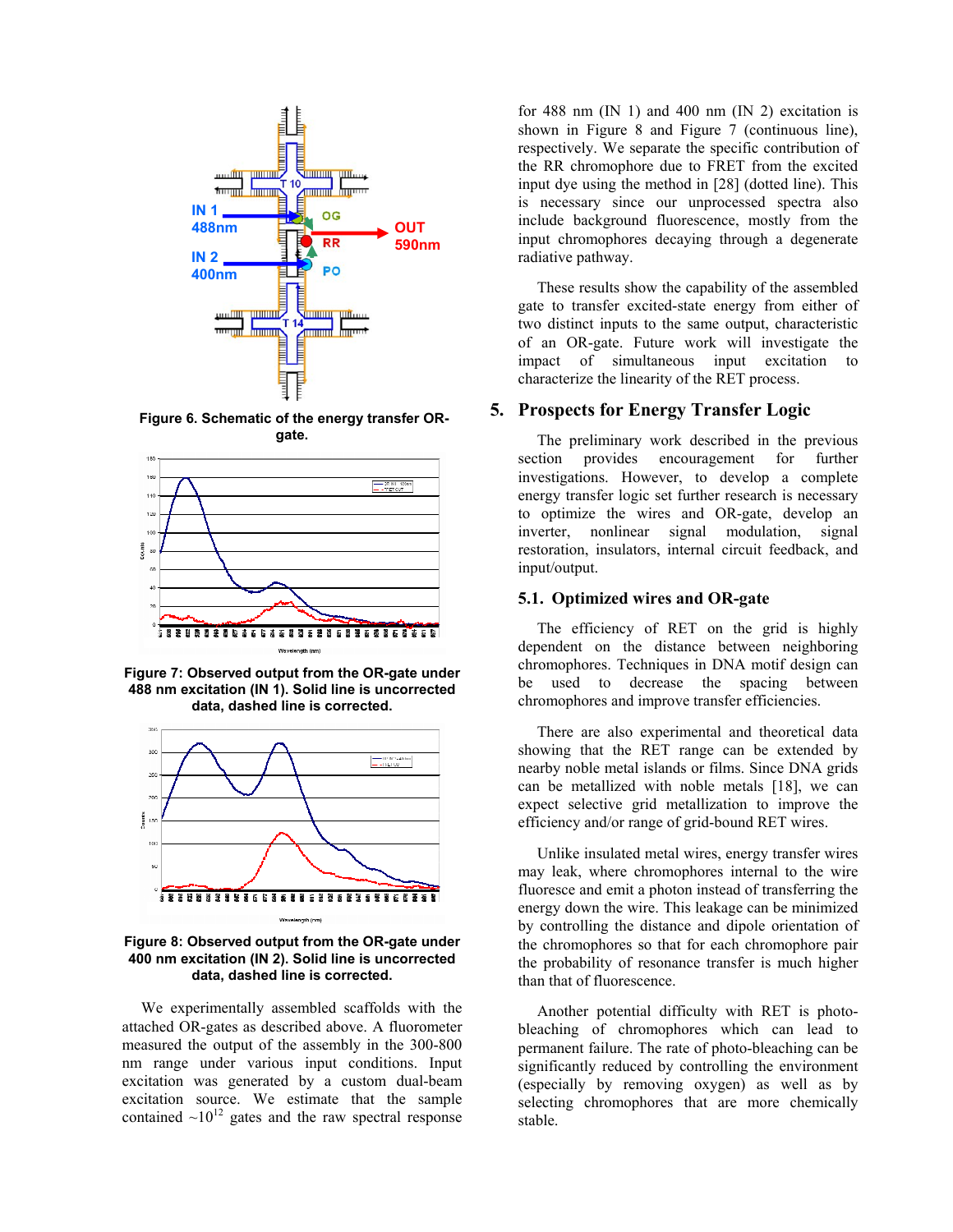### **5.2. Non-linear modulation of signals**

The so-called molecular photoswitches are promising candidates for nonlinear signal modulation. The potential of such molecular switches as optical memory has been noted before [29] and recent work has demonstrated reliable optical switching in a Green Fluorescent Protein (GFP) mutant named Dronpa [30]. This molecule can be switched between a bright state (in which it fluoresces) and a dark, state (with no fluorescence). Further, recent work [31] shows that compound structures made of single chromophores bound to gold nanoparticles exhibit transfer properties that can be modulated by weak electric fields. All of these are promising candidates for optical gating and power restoration within the context of energy transfer logic.

### **5.3. Insulators**

A critical aspect of any dense computational technology is the prevention of signal interference between independent devices and wires. In conventional CMOS, oxide and minimum physical separation are used to prevent crosstalk. Our system can employ a similar physical separation by placing molecules at fixed distances from one another. Specifically, since RET degrades as  $\sim r^{-6}$  the coupling between independent RET wires can be reduced to negligible levels by a separation of  $\sim$ 10⋅R<sub>0</sub>.

### **5.4. Signal restoration and feedback**

The transition energy diagram in Figure 5 illustrates the discrete steps in transition energies along a RET wire. Each step proceeds downhill in energy and at the end of a cascade the last chromophore can only emit a photon. However, a complete technology requires feedback from outputs to inputs to implement cross-coupled logic gates or finite state machines.

Signal restoration from long wavelengths (low energy) to short wavelengths (high energy) requires additional energy. For RET this extra (restorative) energy can come from an external supply that blankets the system with infrared (IR) photons of the necessary energy to excite Z\* *energetically backward* to an adjacent chromophore. The specific energy of the IR photons depends on the detailed band structure of the two chromophores but in principal should be in the near- to mid-IR range.

### **5.5. Input/Output**

Energy transfer logic does not necessarily require direct addressing of individual components. That is, input signals can be sent into the system and absorbed by any (or all) input chromophores simultaneously.

Similarly, output chromophores can be observed by ensemble measurements. This method requires strict wavelength division multiplexing on the inputs, the internal RET wires, and the output chromophores to disambiguate control and output signals. The design challenge is to find instances of chromophores (i.e., real molecular structures) that can satisfy the wavelength and spectral overlap requirements for inputs, wires, gates, and outputs. Our demonstration of the OR-gate is a small step toward this goal.

### **6. Conclusions**

This paper outlines one potential path toward achieving molecular-scale computation through DNA self-assembly of electron donor-acceptor molecule pairs. DNA self-assembly provides a scalable fabrication technology that enables placement of molecules at distances in the 1nm-10nm (or larger) range. This provides the spacing necessary for certain molecules, called chromophores, to undergo resonance energy transfer, the theoretical foundation for our proposed molecular-scale logic system.

We provide preliminary experimental results that demonstrate the first steps toward fabrication and operation of energy transfer based logic systems. Specifically, we show 1) that DNA provides a costeffective and scalable fabrication technique and 2) the operation of an energy transfer based OR-gate fabricated using DNA self-assembly. Although these preliminary results are encouraging, many challenges remain before a complete energy transfer based technology can be mass produced. Nonetheless, we identify candidate techniques for overcoming these challenges and delivering on the promise of molecular-scale computing.

### **7. Acknowledgements**

We would like to acknowledge support from the NSF (CCR-03-26157), the AFRL (FA8750-05-2- 0018), Microsoft Research, Agilent Technologies, Intel and IBM.

## **8. References**

- [1] H. Abelson, D. Allen, D. Coore, C. Hanson, G. Homsy, T. F. Knight, R. Nagpal, E. Rauch, G. J. Sussman, and R. Weiss, "Amorphous Computing," in CACM, vol. 43, pp. 74-82, 2000.
- [2] N. Peyret, P. A. Seneviratne, H. T. Allawi, and J. SantaLucia, "Nearest-Neighbor Thermodynamics and NMR of DNA Sequences with Internal A-A, C-C, G-G, and T-T Mismatches," Biochemistry, vol. 38, pp. 3468-3477, 1999.
- [3] G. M. Whitesides and B. A. Grzybowski, "Self-Assembly at All Scales," Science, vol. 295, pp. 2418-2421, 2002.